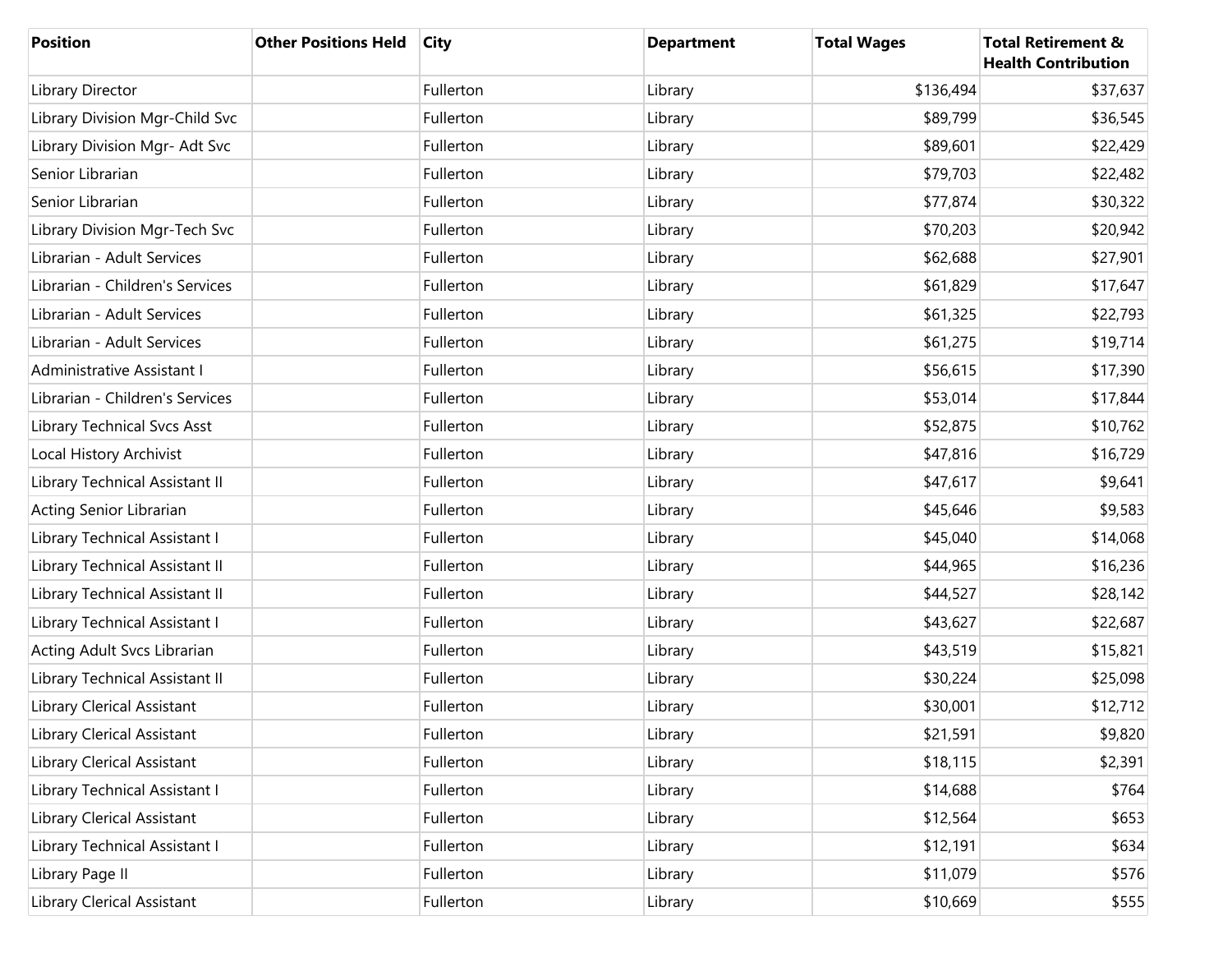| Library Technical Assistant I   | Fullerton | Library | \$10,204 | \$531   |
|---------------------------------|-----------|---------|----------|---------|
| Library Clerical Assistant      | Fullerton | Library | \$10,122 | \$4,875 |
| Library Clerical Assistant      | Fullerton | Library | \$9,667  | \$502   |
| Library Clerical Assistant      | Fullerton | Library | \$9,085  | \$473   |
| Library Technical Assistant I   | Fullerton | Library | \$8,746  | \$1,165 |
| Library Page II                 | Fullerton | Library | \$7,569  | \$394   |
| Library Page I                  | Fullerton | Library | \$7,310  | \$380   |
| Library Page II                 | Fullerton | Library | \$6,536  | \$340   |
| Library Clerical Assistant      | Fullerton | Library | \$6,519  | \$339   |
| Library Page I                  | Fullerton | Library | \$6,497  | \$338   |
| Library Clerical Assistant      | Fullerton | Library | \$5,898  | \$307   |
| Library Page I                  | Fullerton | Library | \$5,525  | \$287   |
| Library Clerical Assistant      | Fullerton | Library | \$4,484  | \$519   |
| Librarian - Children's Services | Fullerton | Library | \$4,094  | \$539   |
| Librarian - Children's Services | Fullerton | Library | \$3,674  | \$191   |
| Library Page I                  | Fullerton | Library | \$3,534  | \$184   |
| Library Clerical Assistant      | Fullerton | Library | \$3,522  | \$183   |
| Library Technical Assistant I   | Fullerton | Library | \$3,510  | \$182   |
| Library Page II                 | Fullerton | Library | \$3,281  | \$171   |
| Library Page I                  | Fullerton | Library | \$3,108  | \$162   |
| Library Clerical Assistant      | Fullerton | Library | \$2,644  | \$137   |
| Librarian - Children's Services | Fullerton | Library | \$2,540  | \$299   |
| Librarian - Adult Services      | Fullerton | Library | \$2,495  | \$130   |
| Library Page I                  | Fullerton | Library | \$2,276  | \$118   |
| Library Page I                  | Fullerton | Library | \$1,520  | \$79    |
| Library Technical Assistant I   | Fullerton | Library | \$1,476  | \$76    |
| Library Page I                  | Fullerton | Library | \$1,360  | \$71    |
| Librarian - Children's Services | Fullerton | Library | \$1,000  | \$53    |
| Library Clerical Assistant      | Fullerton | Library | \$939    | \$49    |
| Library Clerical Assistant      | Fullerton | Library | \$849    | \$44    |
| Library Clerical Assistant      | Fullerton | Library | \$807    | \$42    |
| Library Clerical Assistant      | Fullerton | Library | \$704    | \$36    |